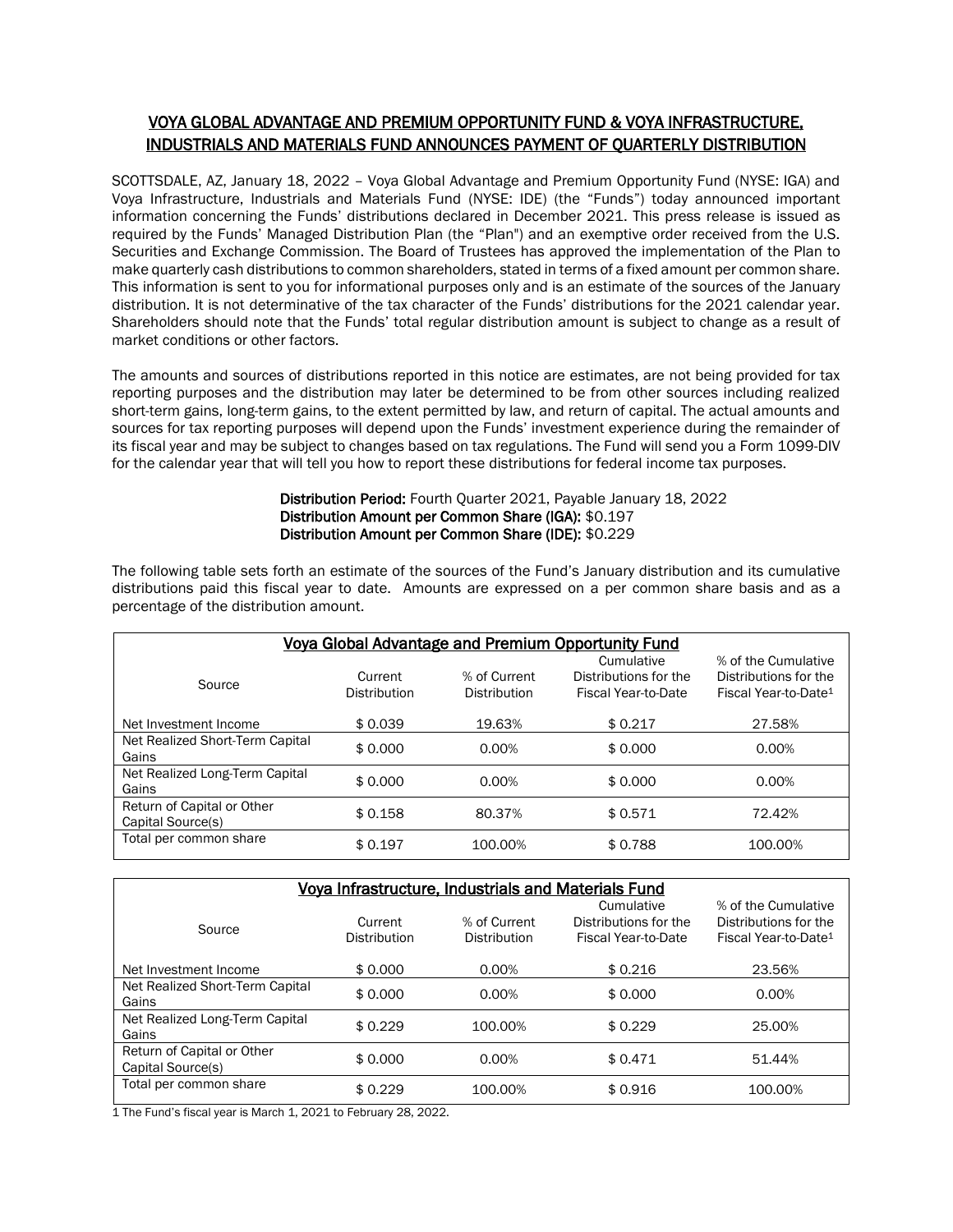IMPORTANT DISCLOSURE: You should not draw any conclusions about the Funds' investment performance from the amount of this distribution or from the terms of the Funds' Plan. The Funds' estimate that it has distributed more than its income and net realized capital gains; therefore, a portion of your distribution may be a return of capital. A return of capital may occur, for example, when some or all of the money that you invested in the Funds' is paid back to you. A return of capital distribution does not necessarily reflect the Funds' investment performance and should not be confused with 'yield' or 'income.' The amounts and sources of distributions reported in this Section 19(a) Notice are only estimates and are not being provided for tax reporting purposes. The actual amounts and sources of the amounts for tax reporting purposes will depend upon the Funds' investment experience during the remainder of its fiscal year and may be subject to changes based on tax regulations. The Funds' will send you a Form 1099-DIV for the calendar year that will tell you how to report these distributions for federal income tax purposes.

Set forth in the tables below is information relating to the Fund's performance based on its net asset value (NAV) for certain periods.

### Voya Global Advantage and Premium Opportunity Fund

| Average annual total return at NAV for the five year period ended on November 30, 2021 <sup>1</sup>          |  |  |
|--------------------------------------------------------------------------------------------------------------|--|--|
| Annualized current distribution rate expressed as a percentage of NAV as of November 30, 2021 <sup>2</sup>   |  |  |
| Cumulative total return at NAV for the fiscal year through November 30, 2021 <sup>3</sup>                    |  |  |
| Cumulative fiscal year to date distribution rate as a percentage of NAV as of November 30, 2021 <sup>4</sup> |  |  |

### Voya Infrastructure, Industrials and Materials Fund

| Average annual total return at NAV for the five year period ended on November 30, 2021 <sup>1</sup>          |  |  |
|--------------------------------------------------------------------------------------------------------------|--|--|
| Annualized current distribution rate expressed as a percentage of NAV as of November 30, 2021 <sup>2</sup>   |  |  |
| Cumulative total return at NAV for the fiscal year through November 30, 2021 <sup>3</sup>                    |  |  |
| Cumulative fiscal year to date distribution rate as a percentage of NAV as of November 30, 2021 <sup>4</sup> |  |  |

1 Average annual total return at NAV represents the compound average of the annual NAV total returns of the Fund for the five-year period ended on November 30, 2021.

2 The annualized current distribution rate is the cumulative distribution rate annualized as a percentage of the Fund's NAV as of November 30, 2021.

3 Cumulative total return at NAV is the percentage change in the Fund's NAV for the period from the beginning of its fiscal year to November 30, 2021 including distributions paid and assuming reinvestment of those distributions.

4 Cumulative fiscal year distribution rate for the period from the year-to-date period as a percentage of the Fund's NAV as of November 30, 2021.

#### **Past performance is no guarantee of future results. The performance quoted represents past performance. Investment return and principal value of an investment will fluctuate, and shares, when redeemed, may be worth more or less than their original cost. Current performance may be lower or higher than the performance data quoted.**

Shares of closed-end funds often trade at a discount from their net asset value. The market price of Fund shares may vary from net asset value based on factors affecting the supply and demand for shares, such as Fund distribution rates relative to similar investments, investors' expectations for future distribution changes, the clarity of the Fund's investment strategy and future return expectations, and investors' confidence in the underlying markets in which the Fund invests. Fund shares are subject to investment risk, including possible loss of principal invested. No Fund is a complete investment program and you may lose money investing in a Fund. An investment in a Fund may not be appropriate for all investors. Before investing, prospective investors should consider carefully the Fund's investment objective, risks, charges and expenses.

Certain statements made on behalf of the Fund in this release are forward-looking statements. The Fund's actual future results may differ significantly from those anticipated in any forward-looking statements due to numerous factors, including but not limited to a decline in value in equity markets in general or the Fund's investments specifically. Neither the Fund nor Voya Investment Management undertake any responsibility to update publicly or revise any forward-looking statement.

This information should not be used as a basis for legal and/or tax advice. In any specific case, the parties involved should seek the guidance and advice of their own legal and tax counsel.